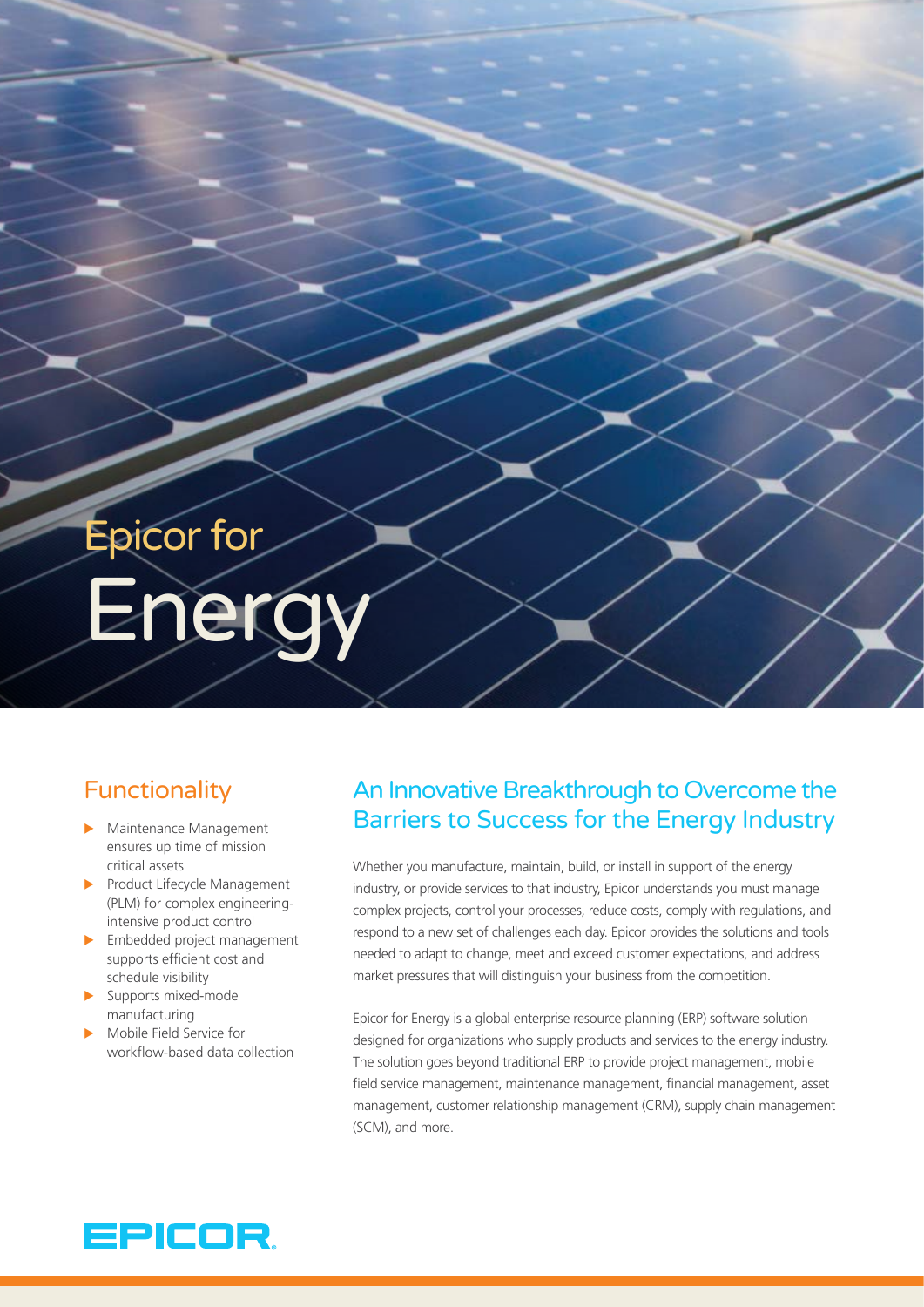#### Optimization Through Embedded Project Management

To be successful in a project environment, project management must permeate every aspect of your business solution and link design, engineering, sales orders, jobs, tasks, milestones, purchase orders, field service calls, installations, budget, and cost information to each project. Companies that are able to efficiently meet the demands of managing their portfolio of projects have a distinct advantage over their competition.

Epicor Project Management is a comprehensive solution for managing complex projects that can require intricate multilevel phases, as well as strict costing and complex billing inherent to the energy industry. Embedded within the robust capabilities of Epicor Project Management are the capabilities to perform detailed estimation, planning, scheduling, costing, and supply chain logistics for complete control and analysis of any project. Resource Management provides a detailed representation of resource capabilities and availability for projects. Time and expense management and approval ensure projects accurately reflect true costs and the comprehensive billing and revenue recognition functionality guarantees compliance with contract requirements and accounting standards. At all times, throughout the whole process, embedded project analysis and reporting, combined with business process management (BPM), provide accurate and up-to-date status information and meaningful alerts. Bidirectional integration with Microsoft<sup>®</sup> Office<sup>®</sup> Project provides an additional tool to use to easily manipulate the schedule and simplify the planning of any project.

### Closed Loop Communication Increases Value Chain Efficiency

At all times, it is necessary for a manufacturer to have closed loop communication amongst its suppliers and customers to obtain full efficiency in the value chain. Closed loop communication is supported by linking the trading partners, processes, and systems that make up your supply chain. It drives industry-leading performance and provides a way to differentiate yourself from the competition. Removing processes that do not add value and synchronizing processes within and outside a company enable you to meet customer demands for lower cost and faster delivery. Epicor provides effective coordination from initial raw materials to the ultimate consumption of the finished product by providing the collaboration you need throughout your value chain.

#### Agile Production Management

In this competitive world, manufacturers must provide high quality products, on-time delivery, and innovative product design to stay ahead of the competition. Manufacturers must have the ability to deal with increasing globalization, cost reductions, and constant changes in customers demands and expectations.

Product manufacturers, contractors and service providers for the energy industry must be able to increase their operational agility without jeopardizing quality, while being flexible enough to meet customer requirements. For the manufacturer, Epicor for Energy supports a variety of production approaches ranging from discrete, to mixed-mode, engineer-to-order, and make-to-order.

The planning workbench allows seamless access to the scheduling board for more detailed job management. Regardless of manufacturing technique, access all job-related actions in a single view, including the creation of new jobs, changing job requirements to match changing demand, and allocating and reallocating jobs to satisfy changing customer demand.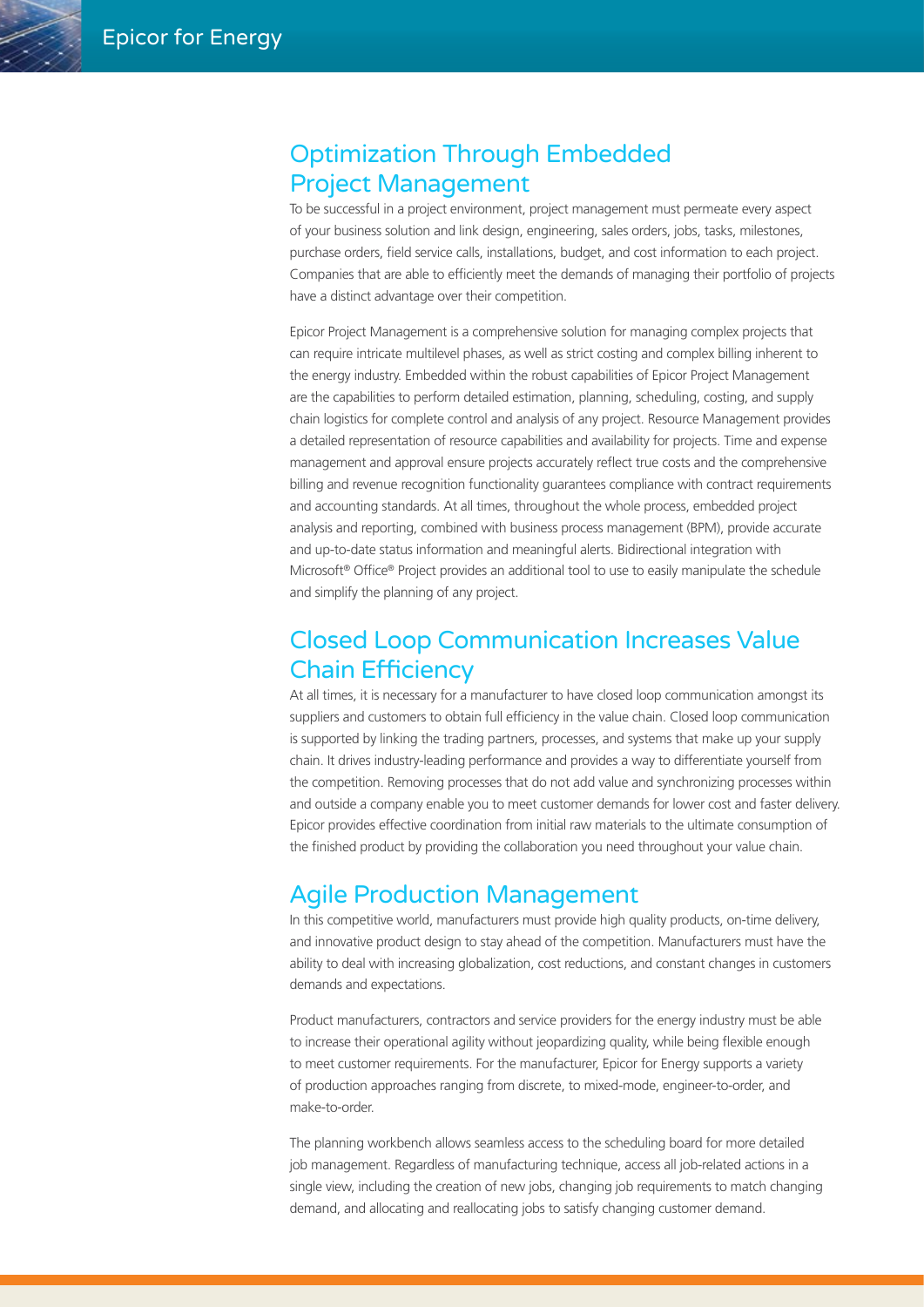#### Maximize Equipment **Effectiveness**

Epicor Mattec® Manufacturing Execution System (MES) empowers energy product manufacturers with real-time performance data and the ability to eliminate inaccurate and time-consuming manual data collection. Producers who extend their Epicor system with automatic production monitoring enable operators to focus on making quality product–they anticipate and avoid problems, eliminate downtime, and maximize throughput–all from the front lines, and long before issues can affect performance. The real-time data also provides instant, accurate insight on equipment status and tool effectiveness, so you can achieve informed lights out manufacturing. The "production pulse" paves the way for accurate, consistent performance metrics so the entire team can focus on getting better–Overall Equipment Effectiveness, run rates, scrap, yield, and much more. It's all delivered in a way that makes sense for each individual–from the shop floor to the top floor–with operator depth and dimension to help you pinpoint and tackle chronic loss. Better performance with Epicor Mattec MES helps you boost quality, customer service, and competitiveness. Epicor Mattec MES supports digital and analog machine signals directly from machines or sensors, or via PLC or OPC-compliant PLC.

#### Service with Mobility

Epicor Service Management optimizes customer service with timely response to customer requests and puts knowledge in the hands of customer service personnel. Epicor understands that customers want rapid response service. From initial contact with the customer regarding an incident, to in-the-field operations, to processing returns quickly and efficiently, Epicor Service Management provides the visibility and accountability your business needs and ensures the timely and accurate execution of service contracts. Additionally, this solution holds the historical activities against the contract to better meet customer expectations.

Epicor Field Service is designed for people who install, repair, or service offsite, or at the plant or depot. You can centralize all processes related to the dispatching of technicians and cost reporting of service calls in the field. The application supports drop shipment of service parts directly to the customer site. It is also set up for a single interface, so a dispatcher can track all stages of each service call with just a few mouse clicks.

Epicor Mobile Field Service is an enterprise mobility solution for field service providers incorporating comprehensive field service

functionality and full data synchronization in an easy-to-use, workflow-based mobile application for wireless PDAs.

## Enterprise Maintenance Provides Increased Plant and Equipment Productivity

An effective enterprise maintenance management solution for monitoring and managing the deployment, performance, and maintenance of company assets may be the single most important tool for preventing operational surprises. Epicor Maintenance Management enables the asset-intensive energy industry manufacturers and services organizations to save time and money by optimizing maintenance resources, improving equipment up-time, and increasing maintenance staff productivity. It has been designed to address maintenance request processing, planned preventative maintenance (according to predefined schedules), and ad hoc break/fix maintenance processing for a single piece of equipment.

#### Integrated Process Quality Management

Quality Management creates a means of complying with regulations and maintaining product integrity within the energy industry, thereby reducing the returns from customers, lowering warranty costs, and ultimately resulting in more satisfied customers. Industry and regulatory compliance requires three basic capabilities: process control, documentation, and visibility. The Compliance and Audit solution, implemented in concert with Epicor Advanced Quality Management core capabilities, enables you to automate your business processes, share key information, provide process documentation and traceability, and track existing and potential issues through effective resolution.

## Provide Real-Time Visibility to Support Exception-Driven **Philosophy**

Built directly into all Epicor applications, Epicor Dashboards permit the combination of capabilities such as inquiries, ad hoc reports, workbenches, graphical analyses, tactical business intelligence, alerts, and business monitoring—all in a single dashboard.

#### Epicor Social Enterprise

Epicor Social Enterprise is a collaboration solution that provides a fundamental shift in the way Energy organizations engage with their ERP to make decisions about their business. Fully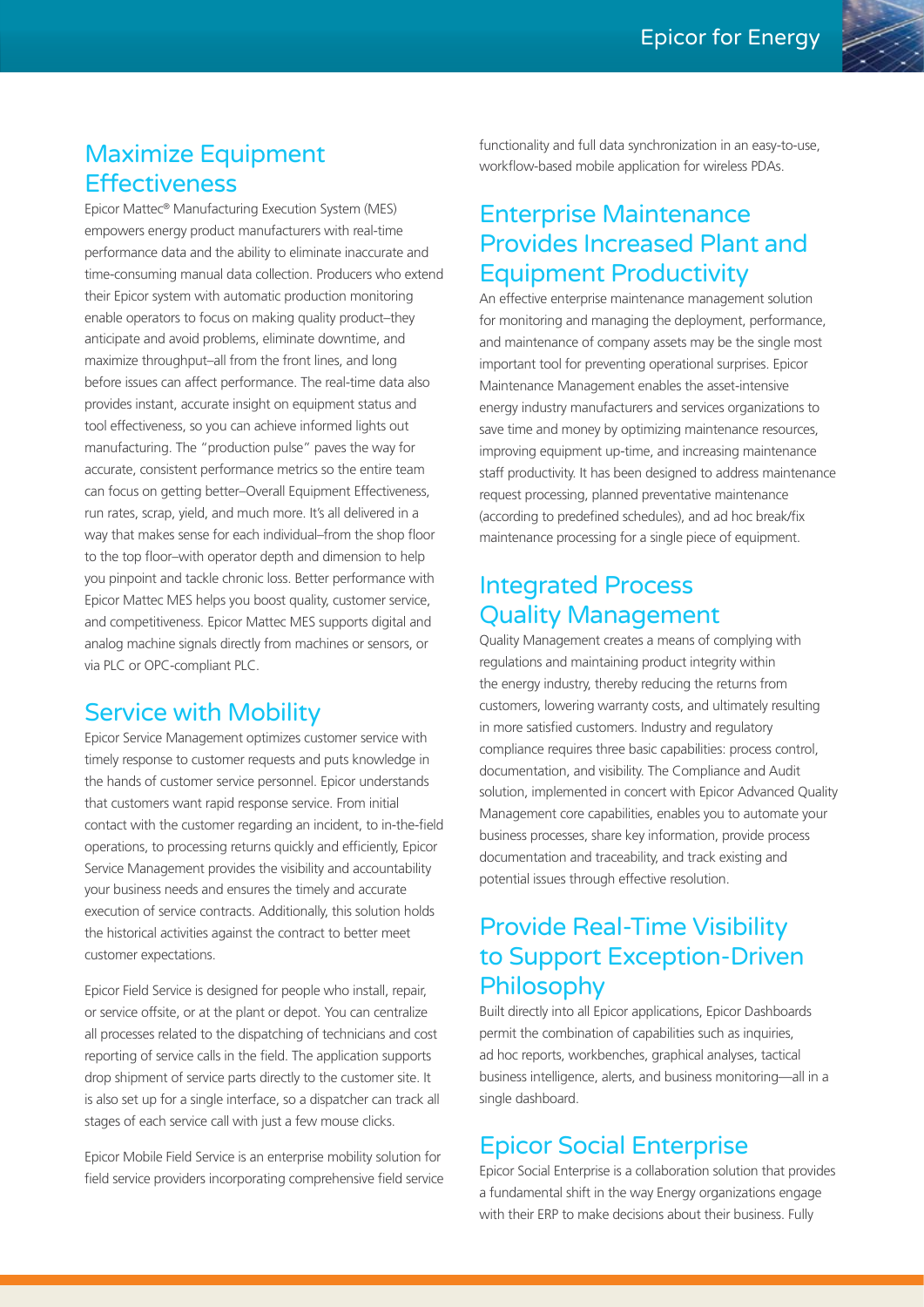embedded within Epicor ERP to enable access to all the business information, Social Enterprise fosters cross-company collaboration bringing social media concepts and contextual information together in a single tool where everyone is able to collaborate directly with each other around Epicor ERP. This allows people to share information with each other building up knowledge bases, working together to solve problems (crowd sourcing), while creating a repository in which no good ideas are lost. Users do not need in-depth knowledge of the Epicor toolset to subscribe and unsubscribe to information as and when they want. Epicor Social Enterprise will enable realtime collaboration in areas critical to success for your Energy business processes such as; bid and proposal preparation, project management, engineering change control, and quality improvement initiatives.

#### Robust Technology Framework

Epicor is uniquely positioned with a comprehensive suite of applications based on 100% service-oriented architecture, protecting your investment in software and services well into the future. Why are web services so important, particularly in the energy industry? Outside of all the reasons organizations look to web services for deployment; speed, stability, reusability, and more; for companies who support the energy industry, the incentive is eminent to drive electronic collaboration more firmly into their supply chain. Web services connection is fast becoming a necessity to doing business.

Supporting your business strategies with applications built on service-oriented architecture (SOA) keeps the door open for Energy businesses by meeting both the immediate requirement for scalability while supporting an open philosophy in the event your business strategy changes. SOA simplifies the coming together of established infrastructures to make acquisition and merger less painful—attractive to companies looking to acquire.

# Flexible Deployment Options

As your business grows and changes, you need a solution that can grow and change with you. As a single solution able to be deployed on premise, hosted, or in the cloud, Epicor for Energy provides unprecedented deployment flexibility. For example, if your business has limited IT resources you may opt to initially deploy the solution in a hosted model or in the cloud. As your business changes you may subsequently opt to redeploy Epicor ERP on premise.

Epicor is one of the few vendors to have architected a full multitenant software as a service (SaaS) and on-premise version out of a single product and is the only leading vendor who has deployed it to customers.<sup>1</sup>

## Industry Leading Service and Support

Epicor has over 40 years of experience delivering industry focused, world-class solutions, and ongoing customer care and service to over 20,000 customer installations. It is a true global solutions partner with support offices all over the world. The key vehicle that transforms Epicor for Energy into a successful business solution is our Signature Implementation Methodology. Epicor delivers among the most cost effective and efficient techniques to plan, design, validate and deploy your Epicor solution. Staffed with direct employees around the globe who are properly trained and equipped with worldclass implementation tools, Epicor follows our proven 5-stage Signature Methodology designed specifically around Epicor software and our customers. The end result is an on-time, on-budget implementation of your Epicor solution that allows your company to quickly begin using Epicor for Energy in day-to-day operations saving you time and money by providing broad functionality at a lower total cost of ownership.